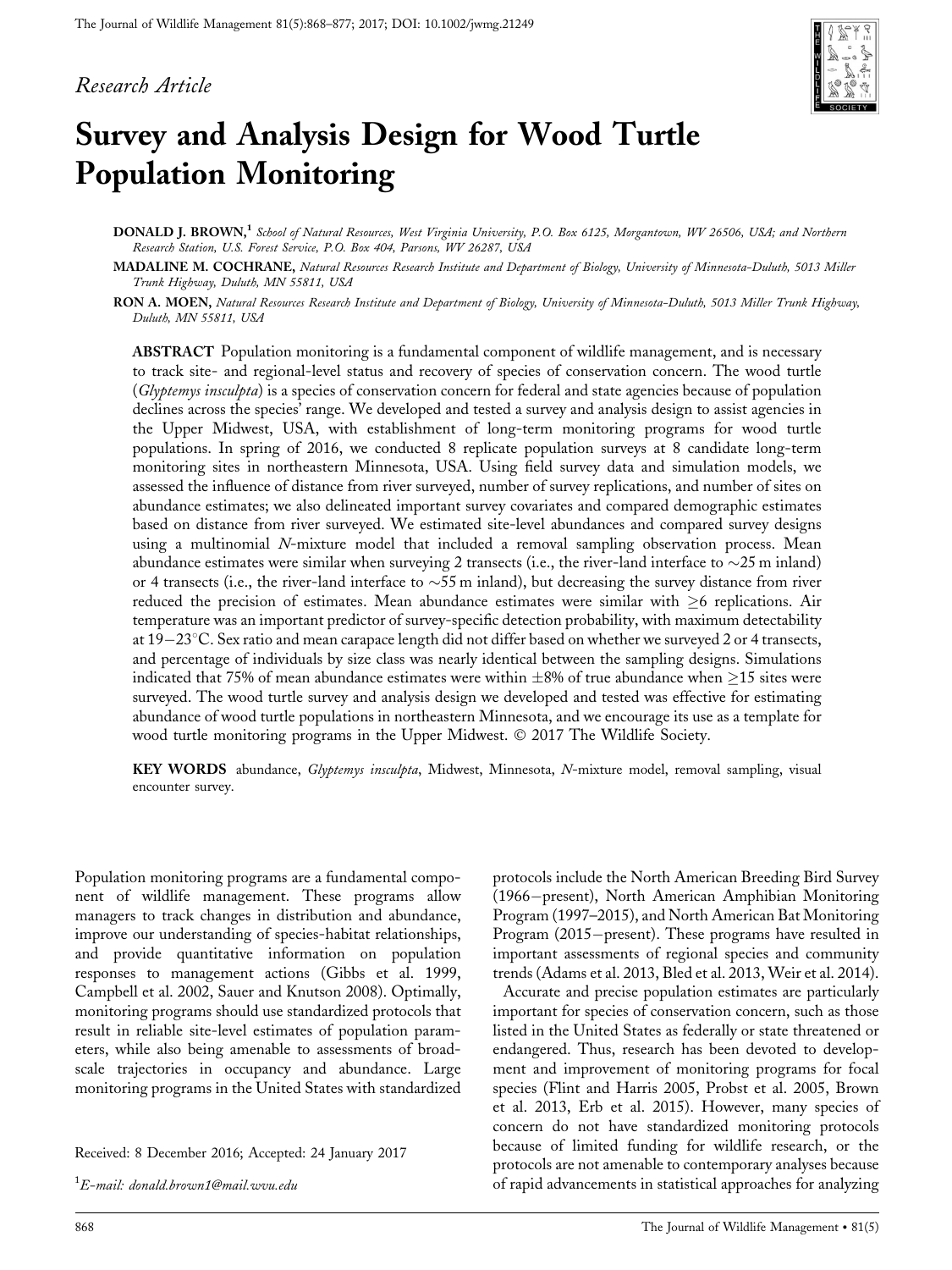monitoring data, which have inherent sampling design requirements.

The wood turtle (Glyptemys insculpta) is a semi-aquatic freshwater turtle species endemic to northeastern North America that is of conservation concern for federal and state agencies because of population declines across the species' range (Garber and Burger 1995, Daigle and Jutras 2005, Willoughby et al. 2013). Wood turtles are currently considered endangered by the International Union for Conservation of Nature and Natural Resources (IUCN; van Dijk and Harding 2011), categorized as threatened by the Committee on the Status of Endangered Wildlife in Canada (COSEWIC 2007), and are currently under review for listing under the United States Endangered Species Act (U.S. Fish and Wildlife Service 2016). In the United States, all but 2 states (Maryland and Pennsylvania) within the wood turtle's distribution list the species as endangered, threatened, or a species of concern (Jones et al. 2015).

The wood turtle is a riverine species, and individuals typically remain near flowing water throughout the year (Arvisais et al. 2002, Brown et al. 2016). However, wood turtles are largely terrestrial from late spring to early fall (Kaufmann 1992, Niederberger and Seidel 1999, Compton et al. 2002). Therefore, unlike most freshwater turtle species, terrestrialbased survey designs could be effective for wood turtles. Previous researchers have used several techniques to survey wood turtle populations, including active searches by foot of upland, riparian, and stream habitat (Brooks et al. 1992,Daigle 1997, Greaves and Litzgus 2009), active searches by boat of shorelines and transparent streams (Buech et al. 1997, Daigle 1997, Saumure and Bider 1998), and passive aquatic traps (Ratner and Anderson 1978, Akre 2002).

Foscarini and Brooks (1997) proposed that standard survey, measurement, and analysis protocols be developed for wood turtles but provided few specific suggestions. To our knowledge, a study conducted in the eastern United States by Jones et al. (2015) represents the only work on development and evaluation of a standardized monitoring protocol for wood turtles. The principle characteristics of their survey protocol consist of active searches of an approximately 1-km stream segment by  $1-4$  individuals  $(1)$  individual considered the lead surveyor), with searches restricted to the water and  $\leq$  10 m from the stream edge, searches restricted to 1 hour (not including turtle processing time), and 6 replications completed annually (during spring or fall). Jones et al. (2015) estimated abundance at 196 sites in the northeastern United States using binomial N-mixture models with a zero-inflated Poisson distribution, and at 17 and 27 sites using open and closed population capturemark-recapture (CMR) models, respectively. They concluded that the N-mixture model underestimated total abundance among the surveyed sites because of overestimated detection probabilities, and that CMR models were generally unable to estimate abundance unless  $\geq 9$  survey replications were completed. Jones et al. (2015) also concluded that detection probabilities in their study were influenced by season, weather, stream width, survey duration, and number of observers.

State agencies in the Upper Midwest (i.e., Minnesota, Wisconsin, Michigan, and Iowa) are currently interested in establishing long-term monitoring programs for wood turtle populations to track population trends and responses to recent management actions (e.g., nest site creation and restoration). Although Jones et al. (2015) provided valuable information for assisting with development of a standardized monitoring protocol in the Upper Midwest, there is potentially room for improvement. Specifically, managers need a survey and analysis design that produces reliable abundance estimates across a wide range of population sizes, while maintaining reasonable survey effort and flexibility to accommodate changes in survey effort across years due to funding or personnel constraints. We developed and tested a survey and analysis design to assist agencies in the Upper Midwest with creation of wood turtle abundance monitoring programs. We assessed the importance of distance from river surveyed, number of survey replications, and number of sites on abundance estimates, and delineated important survey covariates. In addition, we estimated the number of survey replications necessary to obtain reliable absence estimates for distribution monitoring.

## STUDY AREA

We conducted this study at 8 sites in northeastern Minnesota that were located along a 17-km stretch of a river occupied by wood turtles (specific locations withheld in compliance with state of Minnesota data practices law). We identified the sites as candidate long-term monitoring sites because of their locations relative to recent management actions implemented by the Minnesota Department of Natural Resources (i.e., constructed road barriers, created and restored nest sites, predator exclusion from nest sites). Three sites either contained or were proximal to managed areas, and 5 served as control monitoring sites, to allow for tracking of long-term population-level effects of management actions. In addition, previous wood turtle surveys in the study area indicated that we would encounter a wide range of population sizes (Buech 1995), making this a useful study area to assess our survey and analysis design.

Each site consisted of a 380–560-m stretch of river  $(\bar{x} = 486 \text{ m})$  and adjacent riparian and upland habitat. We chose a target river survey length of 0.5 km based on a pilot study and previous research on individual movement patterns in the study area (Brown et al. 2016), which indicated that approximately 0.5 km provided a good balance between amount of time required to complete surveys and number of potential captures and recaptures. Using the 0.5-km stretch of river as a basis, we delineated the actual survey length at each site based on accessibility, location of managed areas, and a qualitative assessment of suitability for use by wood turtles.

More than 90% of the surrounding land was forested, with the remainder in non-forest and aquatic habitat classes. Approximately 75% of the area was in public ownership. The study area was dominated by mesic forest types, with common tree species including aspen (Populus spp.), balsam fir (Abies balsamea), and paper birch (Betula papyrifera). Pine (Pinus spp.) forest types occurred within sandy soils adjacent to some nest sites at river cutbanks. Hydric forest types were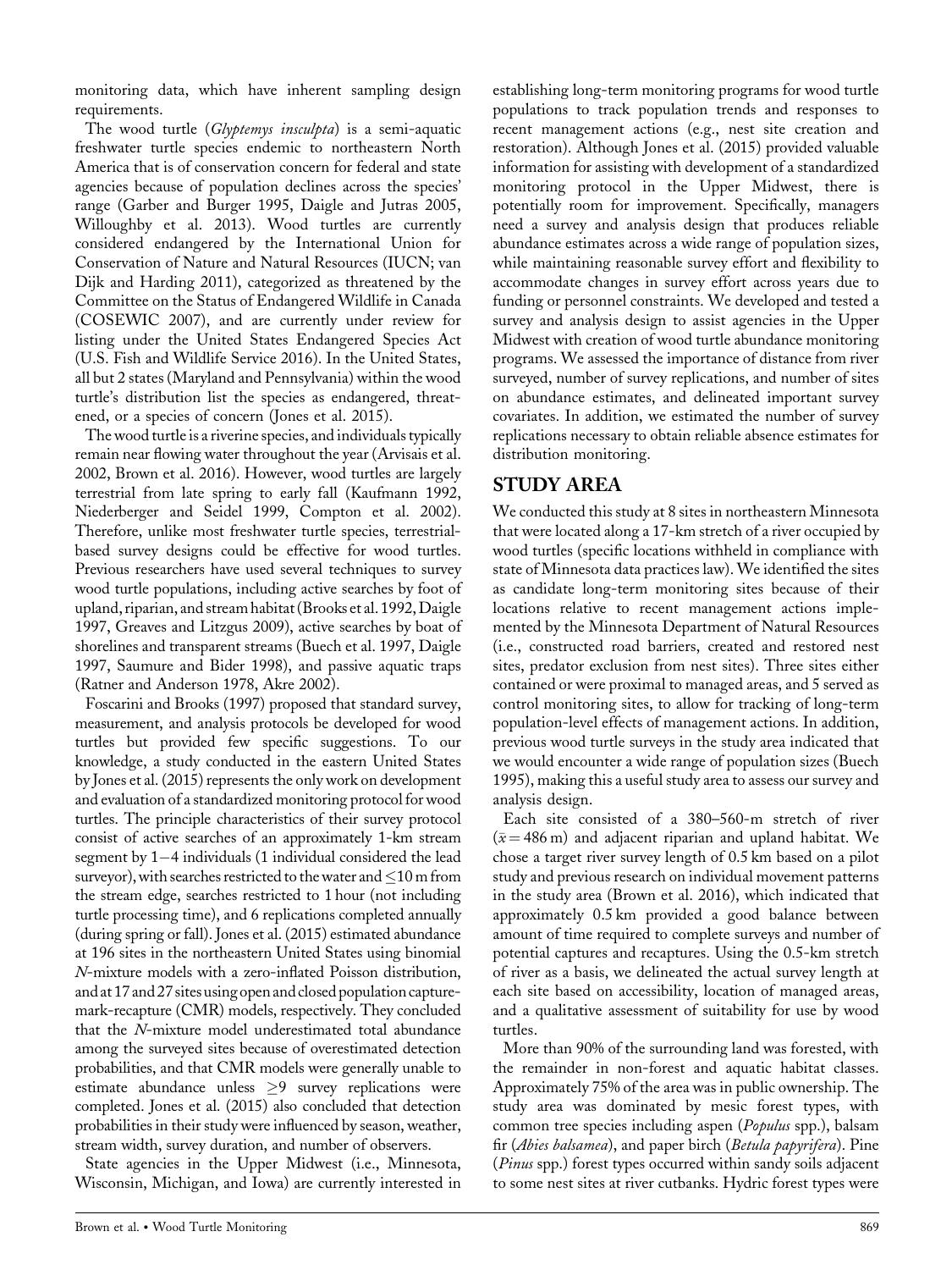also present, with common species including black spruce (Picea mariana), balsam fir, northern white cedar (Thuja occidentalis), and tamarack (Larix laricina). Nonforest cover types consisted of lowland alder (Alnus spp.), grass-forb openings, oxbow lakes, and other non-flowing water features. Additional habitat information in the study area can be found in Brown et al. (2016).

## METHODS

#### Population Sampling

In 2015, we developed a preliminary population survey protocol based on a literature review and discussions with regional wood turtle biologists, and performed a pilot study (i.e., 1 survey completed at each site) to test the survey design. In 2016, we revised and implemented the survey protocol, completing 8 replicate surveys at each of the 8 long-term monitoring sites between 30 April and 5 June. This survey window corresponded to early spring in northern Minnesota, and allowed us to complete all surveys prior to full leaf-out. Time between replications ranged from 1-10 days ( $\bar{x} = 4$ ) days).

Our survey protocol consisted of visual encounter surveys by foot. We surveyed sites by walking 4 transects on each side of the river and searching for wood turtles, with transects spaced at 15-m intervals beginning with the river-land interface (Fig. 1). We surveyed both sides of the river simultaneously, with 2 people on each side of the river, and 2 transect lines walked per person. We typically surveyed the 0-m and 15-m transects first, followed by the 30-m and 45-m transects. Surveyors at the river-land interface wore polarized glasses to maximize detectability of wood turtles in the water near the river's edge (Jones et al. 2015). Surveyors had prior experience with wood turtle identification and searching terrestrial habitat for individuals through participation in additional wood turtle research. However, we would classify surveyors in this study as novices because they had  $\leq$ 1 year of wood turtle field experience prior to the study.

We pre-loaded transect lines in handheld global positioning system (GPS) units ( $\sim$ 3 m accuracy), which served as the center line of the approximately 20-m survey bands. Thus, there was 5 m of survey band overlap between transect lines to maximize detection of wood turtles near the edge of survey bands. Based on the pilot study, we determined that placing transects at 15 m was reasonable for maximizing distance from river surveyed while maintaining a high probability of detecting individuals within the survey band. When areas surveyed contained dense vegetation it was often not possible to stay near the center of the survey band, but the transect line allowed surveyors to navigate back to the center. Further, surveyors were free to move from the center to search cover objects but otherwise remained near the center to maximize visibility across the survey band. We did not place a time constraint on the survey.

For each new wood turtle detected, we recorded the survey band where it was detected and time of detection, obtained standard measurements and photographs, marked the individual using carapace notches (Cagle 1939), and released



Figure 1. Transect-based sampling design for surveying wood turtle populations in the Upper Midwest, USA. We actively searched for wood turtles along transects placed at 0 m, 15 m, 30 m, and 45 m from the river's edge. We instructed surveyors to visually search for wood turtles within 10 m of transect lines, allowing for 5 m of search area overlap at the edges of survey bands. The example survey site depicted in the figure is not located in the study area.

the individual where it was detected. We processed withinyear recaptures using the same protocol, with the exception that we did not re-measure or re-mark individuals. For each survey replicate, we recorded date of survey, air temperature at the beginning and end of the survey period, and time at the beginning and end of the survey period. We also recorded whether surveys were conducted before or during initial leafout for understory vegetation (pre-leaf-out and earlyleaf-out, respectively), which could affect detectability. Sampling and handling methods were approved by the University of Minnesota Institutional Animal Care and Use Committee (Protocol No. 1504-32514A), and permitted by the Minnesota Department of Natural Resources.

#### Statistical Analyses

We chose to use the N-mixture class of models, rather than capture-recapture models, for wood turtle abundance estimation. N-mixture models have less stringent data requirements and can accommodate sites with very small populations, and sites with few or no recaptures (Kéry and Royle 2016). Thus, N-mixture models could be ideal for analyzing regional or range-wide wood turtle monitoring data sets. For this study, we took advantage of having marked captures by using a multinomial N-mixture model that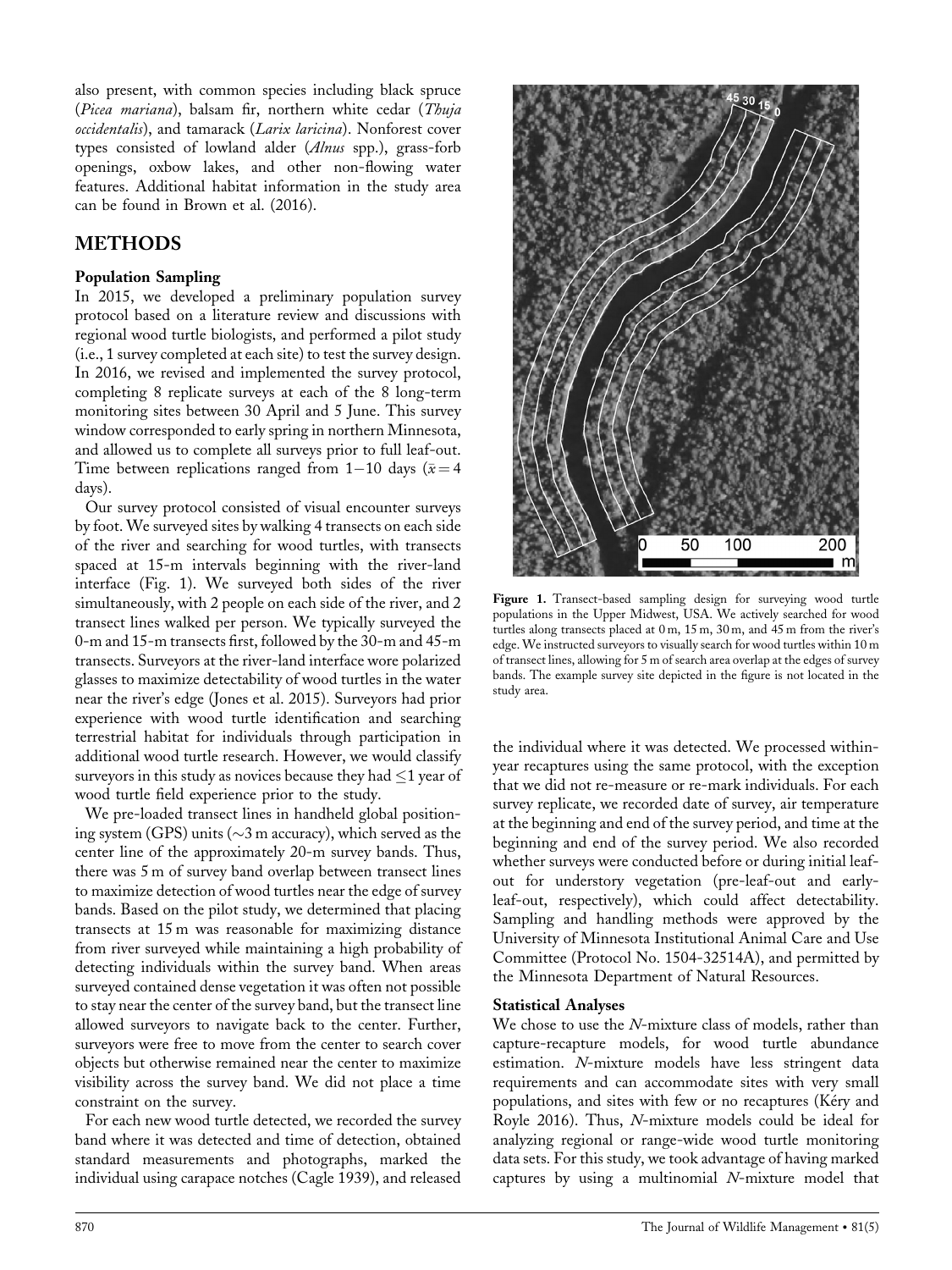included a removal sampling observation process (removal model; Royle 2004a). We note that a standard binomial N-mixture model can be considered if individuals are not marked (Royle 2004b), and marking could become a monitoring limitation if the species is federally listed under the Endangered Species Act.

We defined a series of candidate model structures *a priori* to determine important survey covariates for detection probability  $(p;$  Burnham et al. 2011). The covariates we tested included day of year (linear and quadratic relationship), survey start time, temperature (i.e.,  $\bar{x}$  air temperature based on a reading at the start and end of the survey; linear and quadratic relationship), leaf-out (i.e., whether the survey was conducted during pre-leaf-out or earlyleaf-out), and visibility during the survey (i.e., a categorical covariate representing sunny-partly cloudy or overcastrainy). For the latent abundance distribution, we included a categorical covariate that represented the 8 sites, thus allowing the abundance intercept to differ among sites (Kéry and Royle 2016). Preliminary analyses found inclusion of this covariate substantially improved model fit. We assessed model goodness-of-fit using a 1,000-replication parametric bootstrap of the Pearson chi-square statistic (Mazerolle 2016), which indicated some overdispersion ( $\hat{c} = 1.52$ ). We ranked candidate model structures using Quasi-Akaike's Information Criterion corrected for small sample size (QAIC<sub>c</sub>), which is a modification of  $AIC_c$  to account for overdispersion (Symonds and Moussalli 2011), and selected the model structure with the highest model weight as the top model. We also accounted for this overdispersion in our sitelevel abundance estimates by inflating the 95% confidence intervals based on the  $\hat{c}$  values (Kéry and Royle 2016). We used the top model structure for additional analyses.

To assess the influence of distance from river surveyed (i.e., no. transects), we estimated abundance based on individuals detected from surveying transect 1,  $1-2$ ,  $1-3$ , and  $1-4$ , where transect 1 represents the river-land interface. To assess the influence of number of survey replications, we estimated site-level abundance based on surveying the 4 transects with 3-8 replications. We performed this assessment using the field survey data in the order surveys were conducted, and also with a simulation model (described below). We compared mean abundance estimates using reduced survey effort to mean abundance estimates using the full data set, and chose an approximately 10% difference as a reasonable difference for consideration of adopting reduced survey effort for a monitoring program. We also computed 95% confidence intervals to compare precision of abundance estimates among sampling designs.

We used simulation models to investigate the influence of number of surveys and sites on model accuracy. Using template code provided in Fiske et al. (2015) and Veech et al. (2016), we created a simulation model that generated true abundance and hypothetical count data using a removal sampling design, estimated abundance based on the hypothetical count data, and calculated the proportional difference between estimated and true abundance (i.e., sampling design, estimated abundance based on the hypothetical count data, and calculated the proportional difference between estimated and true abundance (i.e.,  $\hat{N}/N$ ). For each simulation iteration, we allowed true m

abundance to vary randomly from 8 to 45 individuals, representing the  $25-75$ th percentile of estimated abundances among our field sites. We generated true site-level abundances using random draws from a Poisson distribution based on the mean abundance. For each survey replication at each site, we allowed probability of detection for new individuals to vary randomly from 0.10 to 0.20. In our field study, the mean proportion of new individuals detected in each survey relative to estimated new individuals available ranged from 0.06 to 0.17, but we expect this proportion to increase in the future assuming more survey replications are completed during optimal conditions. There was no clear temporal trend in proportion detected, and thus we drew values from a single uniform distribution for all survey replications. We performed the survey replication simulations using  $100$  sites and  $3-8$  survey replications. We performed the site replication simulations using 8 surveys and 5, 10, 15, 20, and 40 sites. We completed 1,000 replications for each simulation and calculated the median, minimum, maximum, and  $25-75$ th percentile values.

To estimate the number of surveys required to reliably infer site absence, we used binomial probability distribution simulations based on sites with low (0.25), moderate (0.5), and high (0.75) probability of species detection per survey. We chose this range of probabilities based on our field data results from surveying 2 transects (i.e., we detected the species during  $\geq$ 25% of surveys among sites). For each probability, we performed 1,000 simulation replications for each of  $1-12$  survey replications, and calculated the proportion of trials where the species was detected during  $\geq 1$  survey.

Finally, we determined whether demographic estimates differed depending on distance from river surveyed. For each site, we used unique individuals detected based on surveying transects  $1-2$  and  $1-4$  to calculate the mean sex ratio (i.e., proportion of adults and sub-adults that were M) and mean size (i.e., straight-line carapace length). We used paired randomization tests with 10,000 iterations to determine whether these metrics differed between the sampling designs. Specifically, we paired estimates from each site; for each iteration, we randomized the site data and computed the difference between survey designs. The P-values represented the proportion of trials resulting in a mean difference in demographic parameters between sampling designs greater than the one obtained in our study (Sokal and Rohlf 1995). We conducted statistical analyses using program R (version 3.2.4, [www.r-project.org](http://www.r-project.org), accessed 17 Jan 2017). For abundance analyses, we used the software packages unmarked (version 0.11-0; Fiske and Chandler 2011) and AICcmodavg (version 2.0-4). We specified the removal models using the function multinomPois in unmarked.

## RESULTS

We detected 313 wood turtles, including 174 unique individuals, during the 64 surveys. Number of detections per site ranged from 4–95 ( $\bar{x}$  = 39), and unique individuals detected ranged from 3-54 ( $\bar{x}$  = 22). We obtained 35.7%, 33.9%, 18.9%, and 11.5% of detections from transects 1, 2, 3,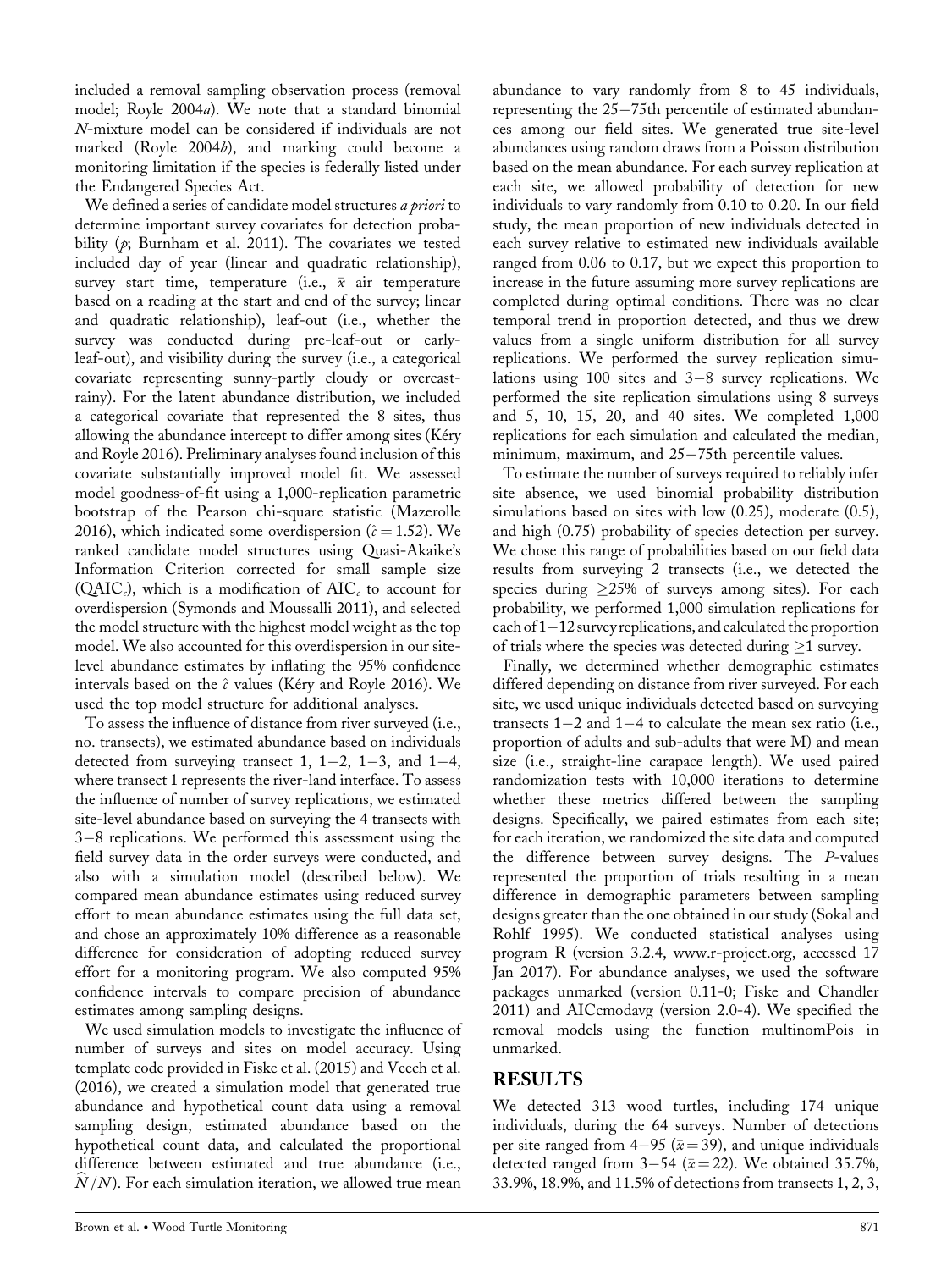

Figure 2. Proportion of total captures that were recaptures during 8 wood turtle visual encounter surveys at 8 candidate long-term monitoring sites in northeastern Minnesota, USA, in spring 2016. The dotted line represents a least squares line of best fit.

and 4, respectively. Among surveys, day of year ranged from 121-157 ( $\bar{x}$  = 142), survey start time ranged from 0845 to 1700 ( $\bar{x}$  = 1203), and survey air temperature ranged from 10.3–31.8°C ( $\bar{x}$  = 20.9°C). We conducted 41 surveys during sunny-partly cloudy conditions, and 23 during overcast-rainy conditions. We conducted 4 surveys during pre-leaf-out and 4 during early-leaf-out at each site.

The proportion of detected individuals that were recaptures increased as survey replications increased, with 68% of captures being recaptures by the eighth replication (Fig. 2). Thus, our survey method appears effective for detecting a substantial proportion of the population. The top-ranked model structure included air temperature (quadratic) for  $p$ (Table 1). The model indicated a strong relationship between

Table 1. Model selection results to determine which covariates strongly influenced detection probability  $(p)$  of wood turtles in northeastern Minnesota, USA, in spring 2016 based on Quasi-Akaike's Information Criterion corrected for small sample size  $(QAIC<sub>c</sub>)$  to account for overdispersion ( $\hat{c} = 1.52$ ). The covariates we tested included day of year (linear [DayL] and quadratic [DayQ]), survey start time (Start), temperature (i.e., mean air temperature based on a reading at the start and end of the survey; linear [TempL] and quadratic [TempQ]), leaf-out (i.e., whether the survey was conducted during pre-leaf-out or early-leafout; LeafOut), and visibility during the survey (i.e., a categorical covariate representing sunny-partly cloudy or overcast-rainy; Visibility). The null model is shown as  $p(.)$ . We also present model weights  $(w_i)$ . For these analyses we used multinomial N-mixture models that included a removal sampling observation process. All models included a categorical site covariate for abundance.

| <b>Structure</b>    | <b>Parameters</b> | OAIC.  | $\Delta$ OAIC. | w;   |
|---------------------|-------------------|--------|----------------|------|
| p(TempQ)            | 12                | 107.44 | 0.00           | 0.52 |
| p(.)                | 10                | 108.92 | 1.49           | 0.25 |
| $p(TempQ+LeafOut)$  | 13                | 109.23 | 1.80           | 0.21 |
| p(LeafOut)          | 11                | 116.69 | 9.25           | 0.01 |
| p(TempL)            | 11                | 117.19 | 9.75           | 0.00 |
| p(DayL)             | 11                | 118.00 | 10.56          | 0.00 |
| p(Start)            | 11                | 118.08 | 10.64          | 0.00 |
| $p(TempL+LeafOut)$  | 12                | 120.78 | 13.35          | 0.00 |
| p(DayQ)             | 12                | 121.02 | 13.58          | 0.00 |
| $\rho$ (Visibility) | 11                | 122.91 | 15.48          | 0.00 |



Figure 3. Estimated relationship between detection probability  $(p)$  and air temperature for wood turtles in northeastern Minnesota, USA, in spring 2016 based on visual encounter surveys at 8 candidate long-term monitoring sites. The gray band represents the 95% confidence interval.

air temperature and  $\rho$ , with maximum  $\rho$  occurring at  $19-23$ °C (Fig. 3). Using 8 sites and 8 replications, mean estimated abundance was 247, with mean estimated abundance per site ranging from 5 to 77 (Table 2).

For our assessment of the influence of distance from river surveyed based on our field study, mean estimated abundance was 81, 227, 232, and 247 when including 1,  $1-2$ ,  $1-3$ , and  $1-4$  transect(s), respectively. Thus, surveying only the first 2 transects resulted in a mean abundance estimate within 10% of the 4-transect data set, but with a substantial loss in precision (Fig. 4A). For our assessment of the influence of number of survey replications based on our field study, mean estimated abundance was 185, 137, 169, 275, 271, and 247 when including 3, 4, 5, 6, 7, and 8 replications, respectively. Thus, completing 6 replications resulted in a mean abundance estimate within 11% of 8 replications, but again with substantial loss in precision (Fig. 4B).

For our assessment of the influence of number of survey replications based on simulations using 100 sites, the 25–75th percentiles for  $\hat{N}/N$  ranged from 0.93–1.10

Table 2. Total unique individuals detected and estimated abundance of wood turtles at 8 sites in northeastern Minnesota, USA, in spring 2016 based on 8 survey replications and use of a multinomial N-mixture model that included a removal sampling observation process. To account for overdispersion ( $\hat{c}$ ), we inflated the 95% confidence intervals by  $\hat{c} = 1.52$ .

| Site code  | Unique individuals | Ñ     | 95% CI          |
|------------|--------------------|-------|-----------------|
| BО         | 3                  | 4.57  | $1.09 - 19.13$  |
| <b>CUT</b> | 5                  | 7.65  | $2.49 - 23.53$  |
| <b>GLN</b> | 5                  | 6.61  | $2.17 - 20.10$  |
| H.         | 54                 | 76.72 | 49.72 - 118.38  |
| LG         | 25                 | 36.36 | $20.66 - 63.98$ |
| NLG        | 7                  | 9.95  | $3.82 - 25.97$  |
| SP         | 32                 | 43.36 | $26.19 - 71.79$ |
| TR.        | 45                 | 62.15 | $39.55 - 97.68$ |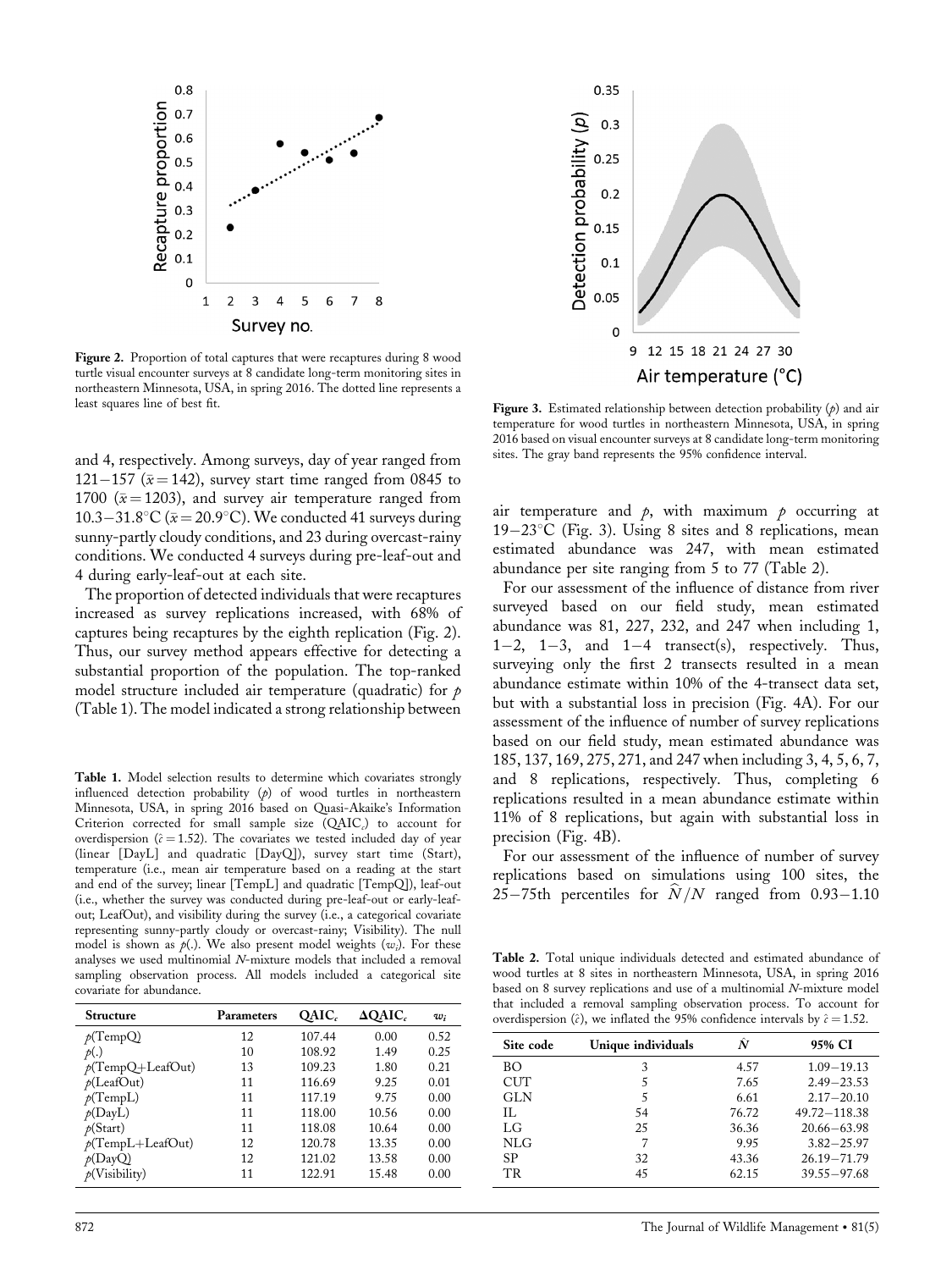

Figure 4. Estimated total wood turtle abundance at 8 candidate long-term monitoring sites in northeastern Minnesota, USA, in spring 2016 based on number of transects  $(A)$ , and number of survey replications  $(B)$ . We modeled abundance using a multinomial  $N$ -mixture model with a removal sampling observation process. We conducted surveys along transects placed at 0 m, 15 m, 30 m, and 45 m from the river's edge, and estimated abundance based on individuals detected from surveying transects 1,  $1-2$  (2),  $1-3$  (3), and  $1-4$  (4). We conducted 8 survey replications at each site, and estimated abundance based on completing the first 3–8 surveys. Circles show the sum of mean abundance estimates at each site (i.e., estimated total abundance), and lines contain the sum of lower and upper 95% confidence intervals at each site (i.e., estimated precision).

with 3 surveys, to  $0.99-1.01$  with 8 surveys (Fig. 5A). The 25-75th percentile range was similar when  $\geq 6$  survey replications were completed. For our assessment of the influence of number of sites based on simulations using 8 surveys, the 25–75th percentiles for  $\hat N/N$  ranged from 0.91 to 1.14 with 5 sites, to  $0.95-1.07$  with 40 sites (Fig. 5B). The 25–75th percentile range was similar when  $\geq$ 15 sites were surveyed.

The simulations to estimate number of survey replications required to reliably infer species absence indicated 9 and 11 surveys were required to restrict false absences to <10% and  $<$  5% of trials, respectively, for low detection sites (Fig. 6). Moderate detection sites required 5 and 10 surveys to restrict false absences to <5% and 0% of trials, respectively. High detection sites required 3 and 6 surveys to restrict false absences to <5% and 0% of trials, respectively. For our assessment of whether distance from river surveyed affected demographic estimates, estimated proportion of males  $(P = 0.681)$  and mean straight-line carapace length  $(P = 0.542)$  did not differ based on whether 2 or 4 transects were surveyed. Further, percentage of individuals by size



Figure 5. Proportional difference between mean estimated and true abundance of wood turtles based on 100 sites with a variable number of surveys (A), and 8 surveys with a variable number of sites (B). We performed these simulations using a multinomial N-mixture model with a removal sampling observation process. We allowed true mean abundance to vary randomly from 8-45 individuals, and generated true site-level abundances using random draws from a Poisson distribution based on the mean abundance. We allowed probability of detection of new individuals during each survey replication to vary randomly from  $0.10-0.20$ . Circles show the median value, rectangles contain the  $25-75$ th percentile of simulation replications, and lines contain the minimum and maximum values from 1,000 simulation replications.

class was nearly identical between the sampling designs (Fig. 7).

#### DISCUSSION

Our visual encounter survey design coupled with abundance estimation using a removal model resulted in estimates that appear reasonably accurate and precise for wood turtle populations in northeastern Minnesota. In comparison with the survey design of Jones et al. (2015), we found that for our populations, increasing the survey distance from river from 10 m to 25 m (i.e., having a survey transect at the riverland interface and 15 m inland) was necessary for obtaining abundance estimates that were similar to the full data set. However, considering this modification to their survey design would require relaxing the 1-hour search time constraint. Our monitoring sites were smaller  $(380-560 \,\mathrm{m})$ vs.  $\sim$ 1 km of river), but our 4 transect surveys took between 3.0 and 18.7 person survey hours ( $\bar{x} = 6.7$  hr), including time spent processing turtles. However, we used 4 people for surveys, and thus our actual survey time took between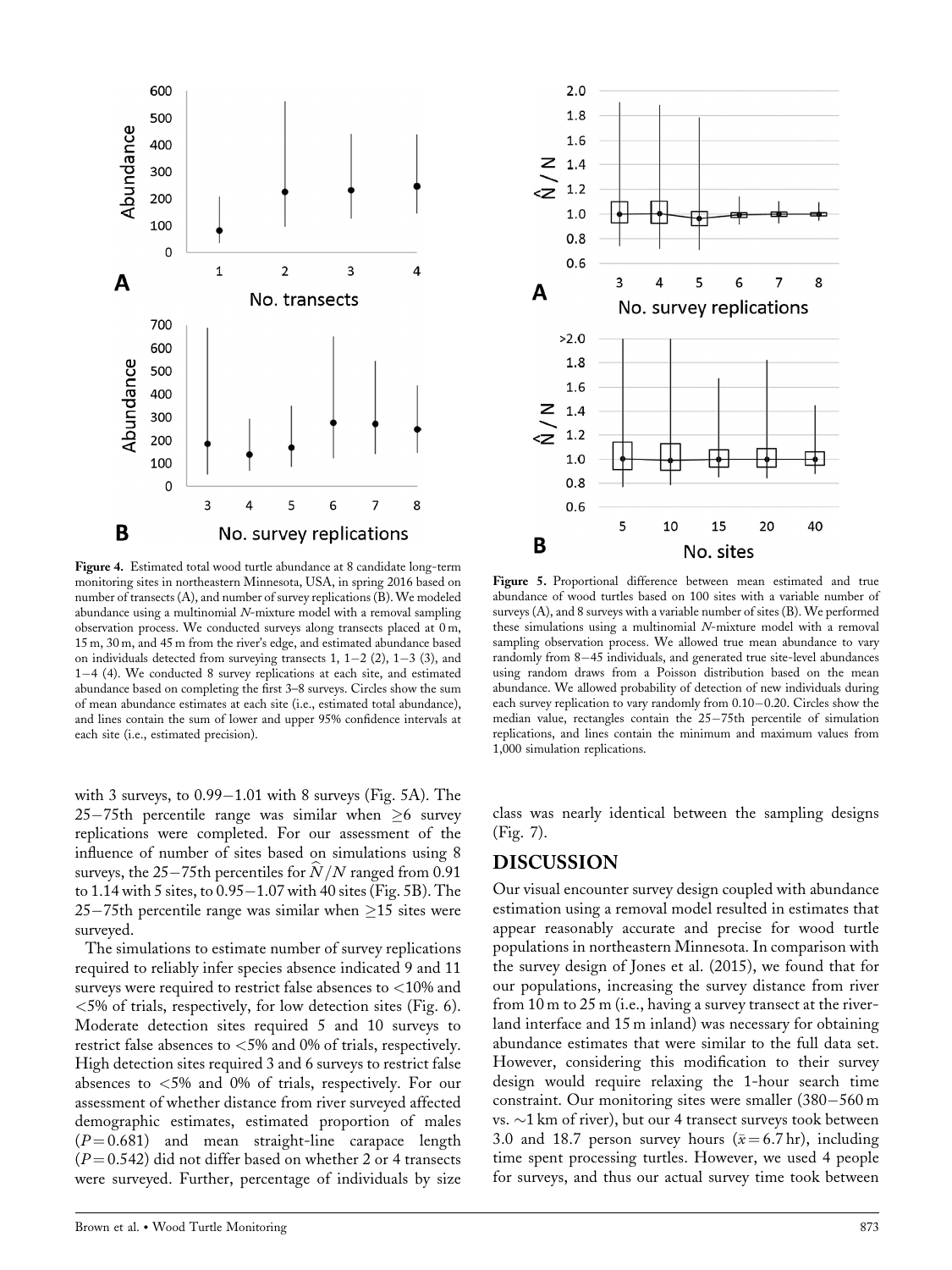

Figure 6. Proportion of 1,000 simulations resulting in confirmation of presence at occupied sites based on  $1-12$  survey replications and low (0.25), moderate (0.50), and high (0.75) survey detection probabilities ( $p$ ). We chose survey detection probabilities based on results of wood turtle surveys in northeastern Minnesota, USA, in spring 2016.



Figure 7. Percentage of unique wood turtles detected by straight-line carapace length (SCL) size class at 8 candidate long-term monitoring sites in northeastern Minnesota, USA, in spring 2016 using visual encounter surveys. We conducted surveys along transects placed at 0 m, 15 m, 30 m, and 45 m from the river's edge, and calculated size class percentages based on individuals detected from surveying transects  $1-2$  (2 transects;  $n = 123$ [unmeasured captures removed]), and  $1-4$  (4 transects;  $n = 170$  [unmeasured captures removed]).

0.8 and 4.7 group survey hours  $(\bar{x} = 1.7 \text{ hr})$ . Processing wood turtles typically took 5–8 minutes for first captures, and 2–4 minutes for recaptures.

Time constraints could be more appropriate for survey protocols when the site does not require much observer movement (e.g., bird point count stations), or when the planned response variable is captures per unit effort. For N-mixture and occupancy models, the survey site is the sampling unit (MacKenzie et al. 2006), and thus the area surveyed should be consistent among survey replicates. However, Jones et al. (2015) reported that time spent searching was an influential covariate for detectability. Thus, we recommend that surveyors record their search time in the future for use as a  $p$  covariate, and to assist with defining a target search time for a long-term monitoring protocol. In addition, we recommend that surveyor identifiers be recorded for potential use as a  $\rho$  covariate. This information would allow surveyor teams to be ranked based on years of wood turtle monitoring experience, and this variable could be modeled as either a year-specific or survey-specific site covariate.

The removal model appeared to perform well for abundance estimation, even though our study area was not closed to immigration and emigration. Specifically, there was a river in the middle of each site, which represented a largely unobservable portion of the site (i.e., the river was relatively deep, wide, and tannic). In addition, during the active season wood turtles move among river, riparian, and upland habitats, and travel farther inland than the boundaries of our survey zone (but typically remain within 100 m of the river in our study area [Brown et al. 2016]), which affects availability during survey replications (Kaufmann 1995, Arvisais et al. 2002, Compton et al. 2002). Thus, both availability of an individual to be detected and our ability to detect an individual influenced estimated  $\rho$ . However, by spreading out survey replications over several weeks, we maximized our opportunity to eventually detect each individual that was using the site. Many river systems in the northeastern United States are clear and shallow, allowing for high detectability in the river (M. T. Jones, Massachusetts Division of Fisheries and Wildlife, personal communication). Under these circumstances, our survey protocol could be modified to take advantage of this additional site availability by adding a within-river transect.

There is interest in the potential to restrict surveys at some monitoring sites to one side of the river (A. F. Badje, Wisconsin Department of Natural Resources, personal communication). This survey modification would be useful when survey area availability is constrained by land ownership, or when it is logistically or physically difficult to access both sides of the river. An assessment of this survey modification indicated abundance would usually be underestimated (Table S1, available online in Supporting Information). This was likely due to individuals showing preference for one side of the river, resulting in non-random heterogeneity in  $\rho$  among individuals (Veech et al. 2016). Many factors could influence riparian and upland habitat quality, resulting in preference for one side of the river over the other (e.g., structural characteristics that affect thermo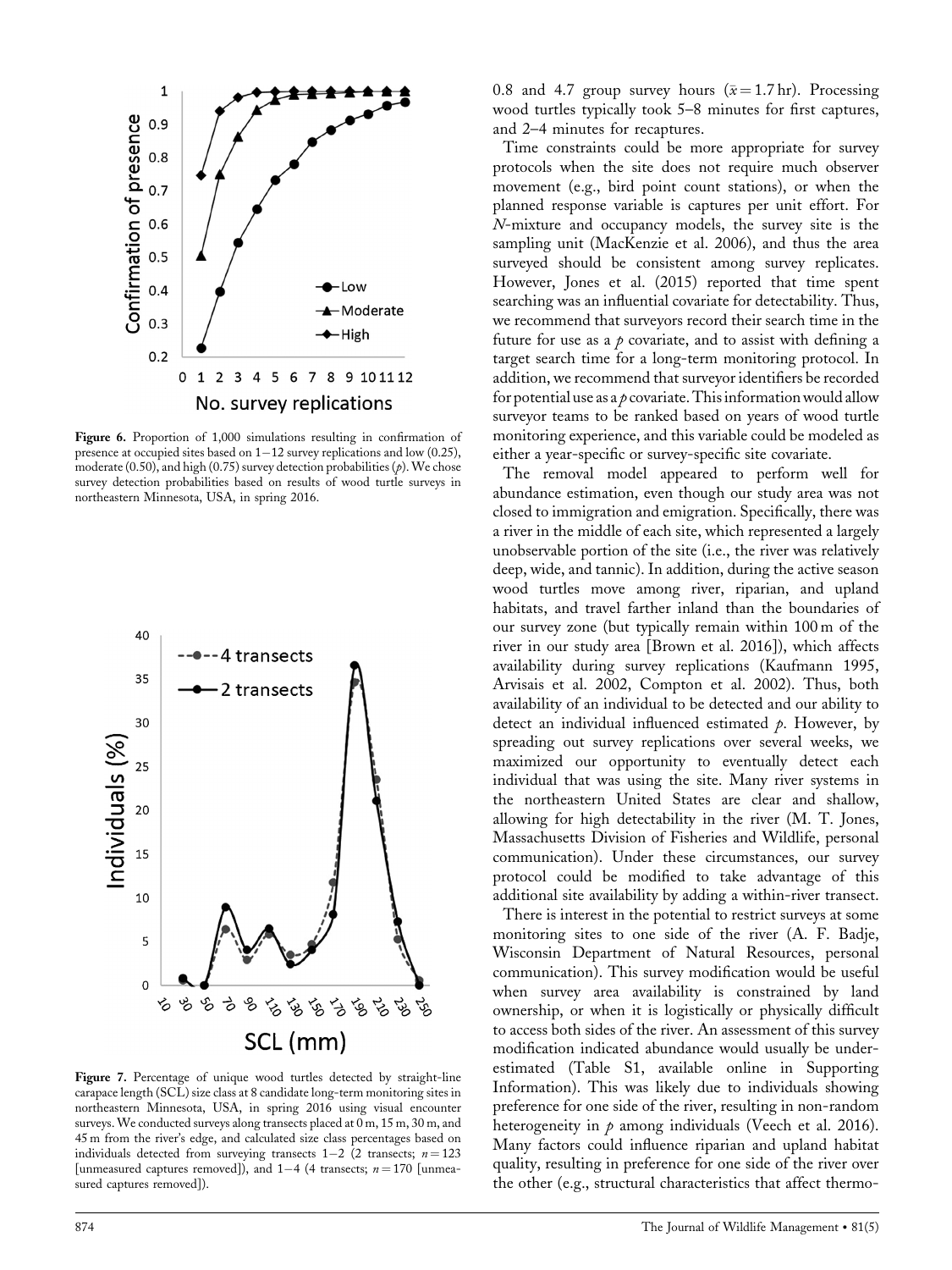regulation [Dubois et al. 2009]). Thus, we do not recommend using this survey modification unless the other side of the river does not contain potentially suitable habitat, or it is acceptable to have an estimate of minimum abundance for the site. Modifying our survey design to include a doubleobserver approach might help ameliorate this problem by allowing availability and  $\phi$  to be estimated separately (Chandler et al. 2011). However, if many individuals at the site are never available for detection on the side of the river that is surveyed, the superpopulation size will likely be underestimated. We encourage further research on this topic.

We found that air temperature was a strong predictor of  $p$ , which we would expect based on previous studies that linked wood turtle aquatic and terrestrial habitat selection to temperature (Arvisais et al. 2004, Dubois et al. 2009, Tamplin 2009). Our analyses indicated the relationship was quadratic, and we speculate this is due to wood turtle habitat use patterns. As temperature increases, wood turtles are more likely to be terrestrial, and thus have higher availability for detection. However, if temperatures are high enough, wood turtles may seek cooler environments such as the river or upland burrows (Ernst 1986), thus reducing  $p$  at high temperatures. Conceptually, leaf-out could influence this apparent relationship, but mean and median survey temperatures were nearly identical between the pre-leaf-out and early-leaf-out periods in our study, and thus leaf-out probably had a minimal effect on the estimated relationship. Future research on fine resolution diel activity patterns in Upper Midwest populations would improve our understanding of wood turtle space use-temperature relationships.

We would expect that individuals are more difficult to detect afterleaf-out, andwe restricted our surveys to spring during the pre-leaf-out and early-leaf-out period to maximize detections. Although not the top model, a model that included temperature and leaf-out had some support (Table 1), indicating leaf-out had some explanatory power for  $p$ . Although we are unable to provide quantitative estimates of how  $\rho$  changes throughout the active season based on leaf cover and wood turtle activity patterns, we recommend that surveys be conducted in spring to maximize  $\rho$ , which is also supported by Jones et al. (2015). We found the other covariates we tested had little effect on  $p$ . Of particular importance, the time of day when surveys are conducted does not appear to be inherently important, allowing for flexibility in timing of surveys (assuming temperature is suitable).

With respect to survey design, we found the 15-m transect to be nearly as productive as the river-land interface transect for wood turtle detections, and including this transect in analyses improved accuracy of abundance estimates (i.e., estimated abundance at every site based on surveying only the river-land interface transect was lower than the no. of unique individuals detected at the site). The difference in estimated abundance and precision between 3 and 4 transects was minimal, but it makes little sense to survey 3 and not 4 transects, given the surveyorwill likely need to re-traverse the area to return to their vehicle or boat. Based on our assessments of changes in accuracy and precision from survey design modifications, the optimal monitoring design would include  $\geq 3$  transects,  $\geq 6$  survey replications, and  $\geq$ 15 sites. However, given time and personnel limitations, we recommend that, at minimum, sites are surveyed using 2 transects.

We emphasize that the chosen number of transects should be used for all within-year survey replications, otherwise  $p$ will inherently differ between replications. Survey-specific  $p$ can be modeled, but it would require a large data set and the model may not converge. In addition, all survey replications should be completed within the same calendar year to satisfy the assumption of within-year demographic closure. However, N-mixture models can accommodate sites without full survey replication effort (Kéry and Royle 2016), and thus discrepancies in survey replication among sites and years can be accommodated in data analyses. To balance temporal and spatial data resolution for a monitoring program operating under funding constraints, we recommend that annual site surveys be conducted on a rotating basis. Given the likelihood of slow population turnover for this long-lived species, and assuming poaching is not a major concern for a given population, it would probably be sufficient to resurvey each site every 5 years. Using this strategy, 25 sites could be monitored with a survey commitment of only 5 sites/year.

We found that having transect tracks in GPS units was helpful for keeping surveyors near the center of the survey band. Creating survey transects for GPS units was a simple process of first delineating the edges of the river, then creating 15-m interval bands using the Multiple Ring Buffer tool in ArcGIS (Environmental Systems Research Institute, Redlands, CA, USA), then exporting the band perimeters as tracks to GPS units using the software DNRGPS (version 6.1.0.6, [www.dnr.state.mn.us/mis/gis/DNRGPS/](http://www.dnr.state.mn.us/mis/gis/DNRGPS/DNRGPS.html) [DNRGPS.html,](http://www.dnr.state.mn.us/mis/gis/DNRGPS/DNRGPS.html) accessed 17 Jan 2017). Importantly, the width of rivers can change during the course of the survey period (e.g., because of snowmelt runoff). We addressed this issue in our study area by creating a series of transect groups that differed in the location of the river-land interface, and for a given survey, we selected the transect group that mostclosely matched the interface location.

Our survey and analysis design provides a flexible platform for handling variation in the size of monitoring sites and changes in survey effort across survey years. Because our model included site-specific abundance intercepts, it was not necessary for sites to be the same size. However, sites should be large enough that a substantial proportion of the population can be sampled (e.g., river distance of  $400-600$  m). Further, if the categorical site variable is replaced by quantitative predictors (e.g., to create predictive models for non-surveyed habitat), total survey area should be included as a covariate for the latent abundance parameter to account for variation in area among sites.

Our principle goal for this study was to assist the state of Minnesota and other agencies in the Upper Midwest with creation of long-term abundance monitoring programs for wood turtles. We encourage the states to consider a collaborative program that uses the same monitoring protocol to facilitate regional assessments. From an analysis perspective, this approach has the non-trivial benefit of increasing spatial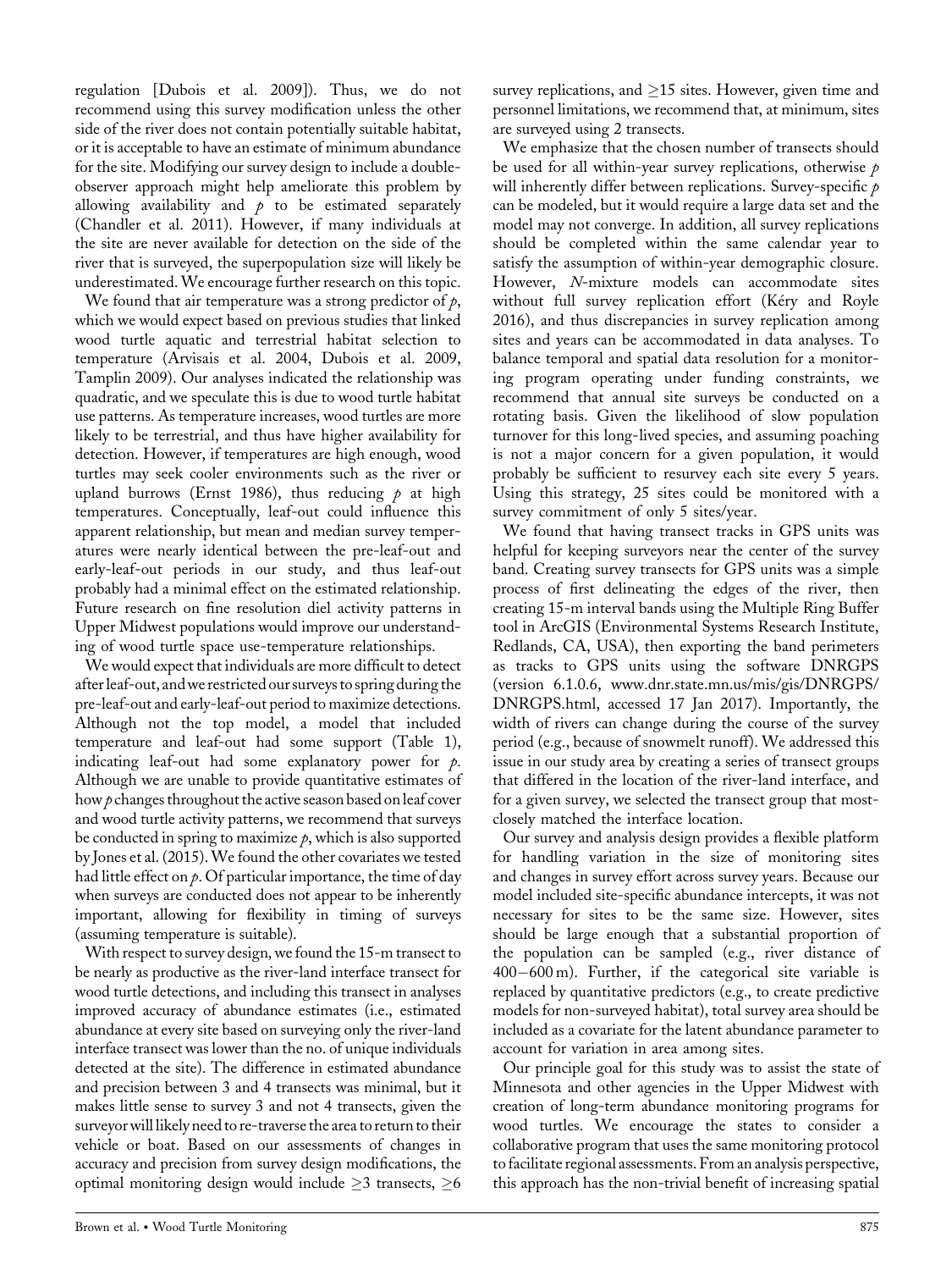replication, which will enhance model performance and flexibility (Kéry et al. 2009) and promote tracking of abundance trends across multiple scales.

## MANAGEMENT IMPLICATIONS

The wood turtle survey and analysis design we developed and tested was effective for estimating abundance of wood turtle populations in northeastern Minnesota, and we encourage its use as a template for wood turtle monitoring programs in the Upper Midwest. The cost of implementing our survey design is primarily for travel and personnel, and the design allows for flexibility in number of surveyors and amount of survey effort. Thus, our study will likely be a valuable contribution toward creating a standardized monitoring design for wood turtles in the Upper Midwest.

## ACKNOWLEDGMENTS

Any use of trade, product, or firm names is for descriptive purposes only and does not imply endorsement by the U.S. Government. We thank A. F. Badje, M. D. Nelson, R. R. Buech, M. Schrage, D. Ryan, J. Hines, C. N. Lapin, M. A. Hamady, Y-M. Lee, and C. D. Hall for discussions and suggestions related to survey design. We thank K. Huston, C. Reno, A. Holleran, K. Goebel, J. Flory, M. Swingen, and N. Ose for assistance with population surveys. We thank M. T. Jones and 2 anonymous reviewers for providing suggestions that improved the quality of this manuscript. This study was funded by the Minnesota Department of Natural Resources through a Competitive StateWildlifeGrant (#F14AP00028), with additional financial support provided to M. Cochrane through a University of Minnesota Integrated Biosciences Graduate Program summer fellowship.

## LITERATURE CITED

- Adams, M. J., D. A. W. Miller, E. Muths, P. S. Corn, E. H. C. Grant, L. L. Bailey, G. M. Fellers, R. N. Fisher, W. J. Sadinski, H. Waddle, and S. C. Walls. 2013. Trends in amphibian occupancy in the United States. PLoS ONE 8:e64347.
- Akre, T. S. B. 2002. Growth, maturity, and reproduction of the wood turtle, Clemmys insculpta (Le Conte, 1830) in Virginia. Dissertation, George Mason University, Fairfax, Virginia, USA.
- Arvisais, M., J.-C. Bourgeois, E. Lévesque, C. Daigle, D. Masse, and J. Jutras. 2002. Home range and movements of a wood turtle (Clemmys insculpta) population at the northern limit of its range. Canadian Journal of Zoology 80:402–408.
- Arvisais, M., E. Lévesque, J.-C. Bourgeois, C. Daigle, D. Masse, and J. Jutras. 2004. Habitat selection by the wood turtle (Clemmys insculpta) at the northern limit of its range. Canadian Journal of Zoology 82:391–398.
- Bled, F., J. Sauer, K. Pardieck, P. Doherty, and J. A. Royle. 2013. Modeling trends from North American breeding bird survey data: a spatially explicit approach. PLoS ONE 8:e81867.
- Brooks, R. J., C. M. Shilton, G. P. Brown, and N. W. S. Quinn. 1992. Body size, age distribution, and reproduction in a northern population of wood turtles (Clemmys insculpta). Canadian Journal of Zoology 70:462–469.
- Brown, D. J., M. D. Nelson, D. J. Rugg, R. R. Buech, and D. M. Donner. 2016. Spatial and temporal habitat use patterns of wood turtles at the western edge of their distribution. Journal of Herpetology 50:347-356.
- Brown, D. J., T. M. Swannack, and M. R. J. Forstner. 2013. Predictive models for calling and movement activity of the endangered Houston Toad. American Midland Naturalist 169:303–321.
- Buech, R. R. 1995. The wood turtle: its life history, status, and relationship with forest management. Pages 118–127 in Proceedings of the 1995 NCASI central-lake states regional meeting. National Council of the

Paper Industry for Air and Stream Improvement Special Report 95-14, Research Triangle Park, North Carolina, USA.

- Buech, R. R., L. G. Hanson, and M. D. Nelson. 1997. Identification of wood turtle nesting areas for protection and management. Pages 383–391 in J. Van Abbema, editor. Proceedings: Conservation, restoration, and management of tortoises and turtles—an international conference. New York Turtle and Tortoise Society, Mamaroneck, USA.
- Burnham, K. P., D. R. Anderson, and K. P. Huyvaert. 2011. AIC model selection and multimodel inference in behavioral ecology: some background, observations, and comparisons. Behavioral Ecology and Sociobiology 65:23-35.
- Cagle, F. R. 1939. A system of marking turtles for future identification. Copeia 1939:170-173.
- Campbell, S. P., J. A. Clark, L. H. Crampton, A. D. Guerry, L. T. Hatch, P. R. Hosseini, J. J. Lawler, and R. J. O'Connor. 2002. An assessment of monitoring efforts in endangered species recovery plans. Ecological Applications 12:674-681.
- Chandler, R. B., J. A. Royle, and D. I. King. 2011. Inference about density and temporary emigration in unmarked populations. Ecology 92:1429-1435.
- Committee on the Status of Endangered Wildlife in Canada [COSEWIC]. 2007. Assessment and update status report on the wood turtle (Glyptemys insculpta) in Canada. Committee on the Status of Endangered Wildlife in Canada, Ottawa, Canada.
- Compton, B. W., J. M. Rhymer, and M. McCollough. 2002. Habitat selection by wood turtles (Clemmys insculpta): an application of paired logistic regression. Ecology 83:833–843.
- Daigle, C. 1997. Size and characteristics of a wood turtle, Clemmys insculpta, population in Southern Quebec. Canadian Field-Naturalist 111:440–444.
- Daigle, C., and J. Jutras. 2005. Quantitative evidence of decline in a southern Québec wood turtle (Glyptemys insculpta) population. Journal of Herpetology 39:130–132.
- Dubois, Y., G. Blouin-Demers, B. Shipley, and D. Thomas. 2009. Thermoregulation and habitat selection in wood turtles Glyptemys insculpta: chasing the sun slowly. Journal of Animal Ecology 78:1023–1032.
- Erb, L. A., L. L. Willey, L. M. Johnson, J. E. Hines, and R. P. Cook. 2015. Detecting long-term population trends for an elusive reptile species. Journal of Wildlife Management 79:1062–1071.
- Ernst, C. H. 1986. Environmental temperatures and activities in the wood turtle, Clemmys insculpta. Journal of Herpetology 20:222–229.
- Fiske, I. J., and R. B. Chandler. 2011. unmarked: an R package for fitting hierarchical models of wildlife occurrence and abundance. Journal of Statistical Software 43:1–23.
- Fiske, I., R. Chandler, D. Miller, A. Royle, M. Kery, J. Hostetler, and R. Hutchinson. 2015. Package 'unmarked': models for data from unmarked animals. [https://cran.r-project.org/web/packages/unmarked/.](https://cran.r-project.org/web/packages/unmarked/) Accessed 27 Oct 2016.
- Flint, W. D., and R. N. Harris. 2005. The efficacy of visual encounter surveys for population monitoring of Plethodon punctatus (Caudata: Plethodontidae). Journal of Herpetology 39:578–584.
- Foscarini, D. A., and R. J. Brooks. 1997. A proposal to standardize data collection and implications for management of the wood turtle, Clemmys in sculpta, and other freshwater turtles in Ontario, Canada. Pages 203-209 in J. Van Abbema, editor. Proceedings: Conservation, restoration, and management of tortoises and turtles—an international conference. New York Turtle and Tortoise Society, Mamaroneck, USA.
- Garber, S. D., and J. Burger. 1995. A 20-yr study documenting the relationship between turtle decline and human recreation. Ecological Applications 5:1151–1162.
- Gibbs, J. P., H. L. Snell, and C. E. Causton. 1999. Effective monitoring for adaptive wildlife management: lessons from the Galápagos Islands. Journal of Wildlife Management 63:1055–1065.
- Greaves, W. F., and J. D. Litzgus. 2009. Variation in life-history characteristics among populations of North American wood turtles: a view from the north. Journal of Zoology 279:298–309.
- Jones, M. T., L. L. Willey, P. R. Sievert, and T. S. B. Akre. 2015. Status and conservation of the wood turtle in the northeastern United States. Final Report to the Regional Conservation Needs (RCN) Program. [http://](http://rcngrants.org/sites/default/files/datasets/RCN2011-02v2.pdf) [rcngrants.org/sites/default/files/datasets/RCN2011-02v2.pdf.](http://rcngrants.org/sites/default/files/datasets/RCN2011-02v2.pdf) Accessed 23 Aug 2016.
- Kaufmann, J. H. 1992. Habitat use by wood turtles in central Pennsylvania. Journal of Herpetology 26:315–321.
- Kaufmann, J. H. 1995. Home ranges and movements of wood turtles, Clemmys insculpta, in central Pennsylvania. Copeia 1995:22–27.